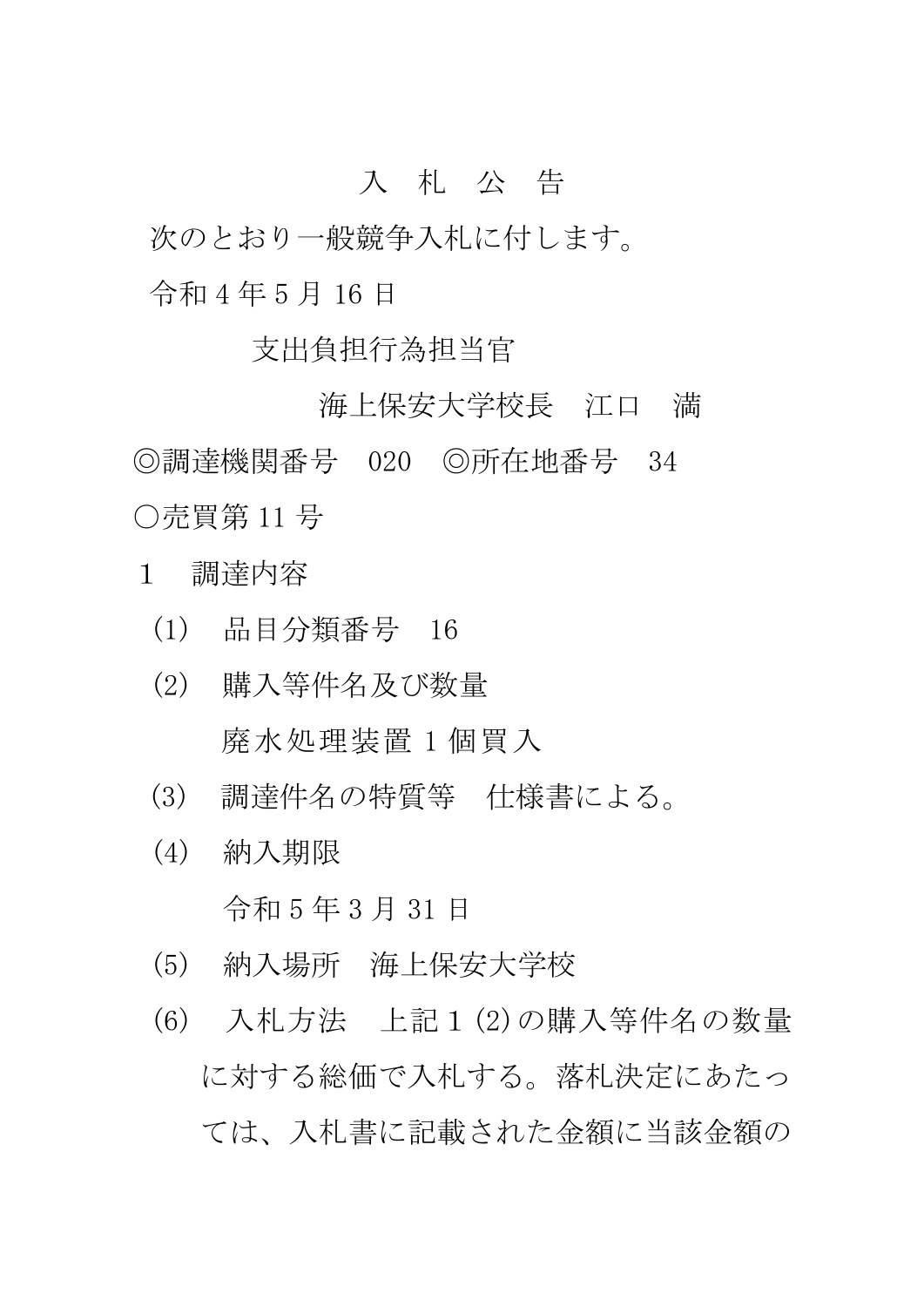100 分の 10 に相当する額を加算した金額(当 該金額に1円未満の端数があるときは、その 端数金額を切り捨てた金額とする。)をもっ て落札価格とするので、入札者は消費税及び 地方消費税に係る課税事業者であるか免税事 業者であるかを問わず、見積もった契約希望 金額の 110 分の 100 に相当する金額を記載し た入札書を提出すること。

- (7) 電子調達システムの利用本案件は、電子調 達システムで行う対象案件である。なお、電 子調達システムによりがたい者は、紙入札方 式参加願の提出をもって紙入札方式に代える ものとする。その他詳細については、入札説 明書による。
- 2 競争参加資格
	- (1) 予算決算及び会計令(以下「予決令」とい う。)第 70 条の規定に該当しない者であるこ と。なお、未成年者、被保佐人又は被補助人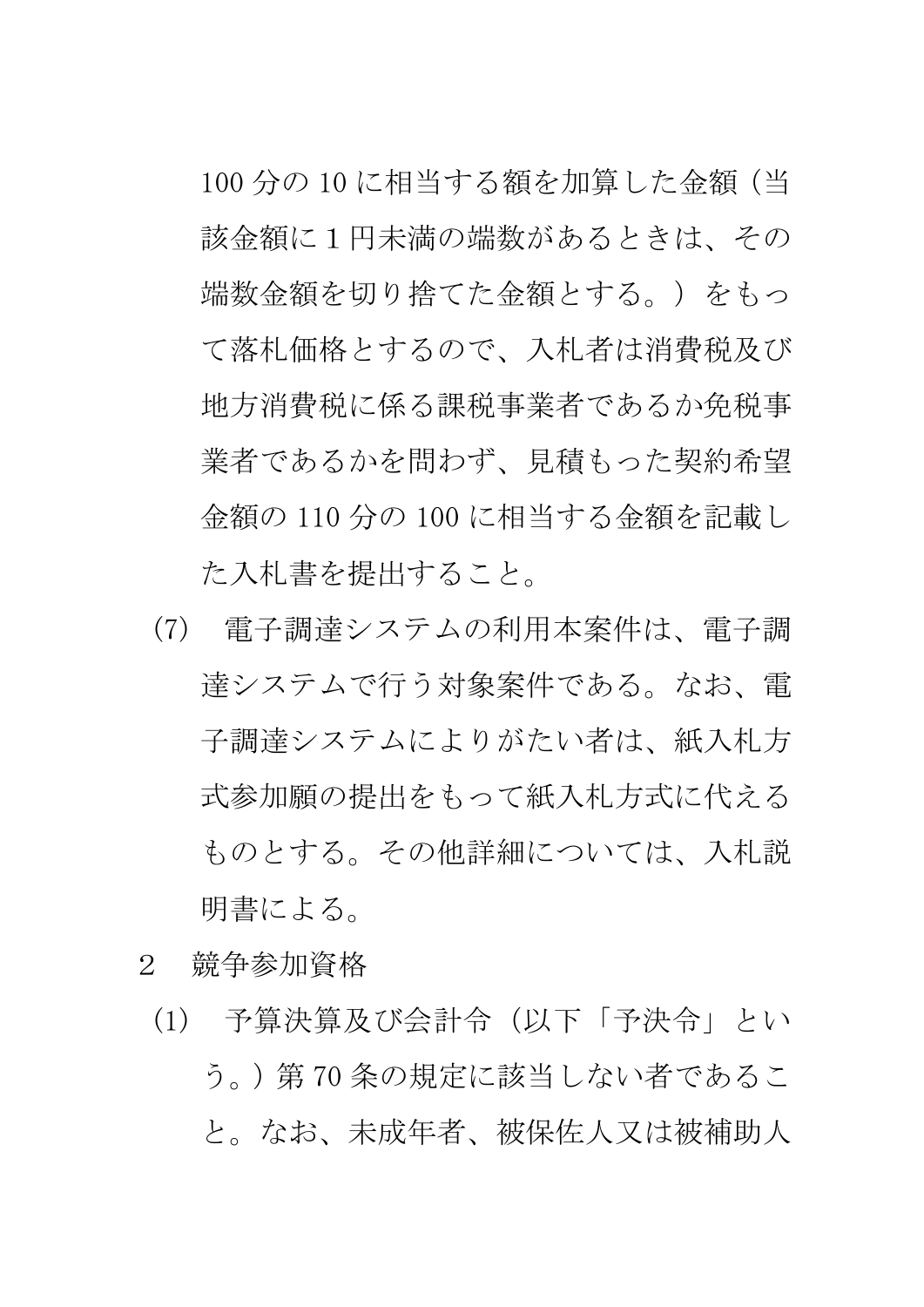であって、契約締結のために必要な同意を得 ている者は、同条中、特別の理由がある場合 に該当する。

- (2) 予決令第71条の規定に該当しない者である こと。
- (3) 令和4・5・6年度国土交通省競争参加資格 (全省庁統一資格)において「物品の販売」 のA、B、C又はD等級に格付けされ、中国 地域の競争参加資格を有する者であること。
- (4) 警察庁から指名停止の措置を受けている期 間中の者でないこと。
- (5) 警察当局から、暴力団又は暴力団員が実質 的に経営を支配する事業者又はこれに準ずる 者として、国発注業務等からの排除要請があ

り、当該状態が継続している者でないこと。

- (6) 電子調達システムによる場合は、電子認証 (電子証明書)を取得していること。
- (7) 競争参加資格の申請の時期及び場所「競争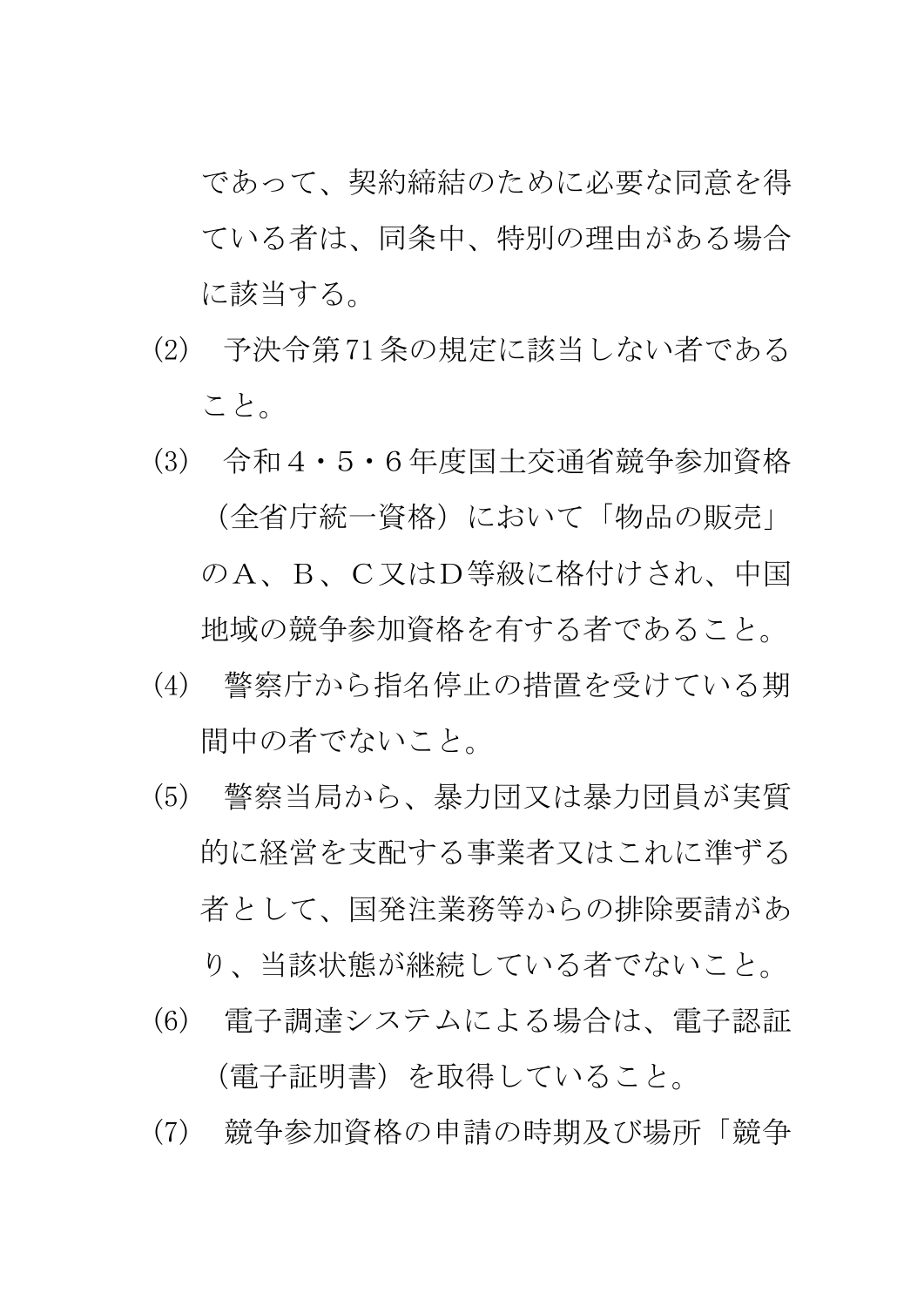参加者の資格に関する公示」(平成 30 年 11 月 26 日付官報)に記載されている時期及び場 所で申請を受け付ける。

- 3 入札書の提出場所等
	- (1) 電子調達システムの URL 及び問い合わせ先 政府電子調達(GEPS)システム http://www.geps.go.jp 電子調達ヘルプデスク TEL 0570-014-889

問い合わせ先は、下記(2)に同じ。

(2) 入札書の提出場所、契約条項を示す場所、 入札説明書の交付場所及び問い合わせ先 〒737-8512 広島県呉市若葉町 5 番 1 号 海上保安大学校事務局会計課

竹之内 沙樹 TEL 0823-21-4961 内線 234 (3) 入札説明書の交付方法 入札説明書の交付 を希望する者は上記(2)の箇所で受領するこ と。また、郵送により交付を希望する者は A4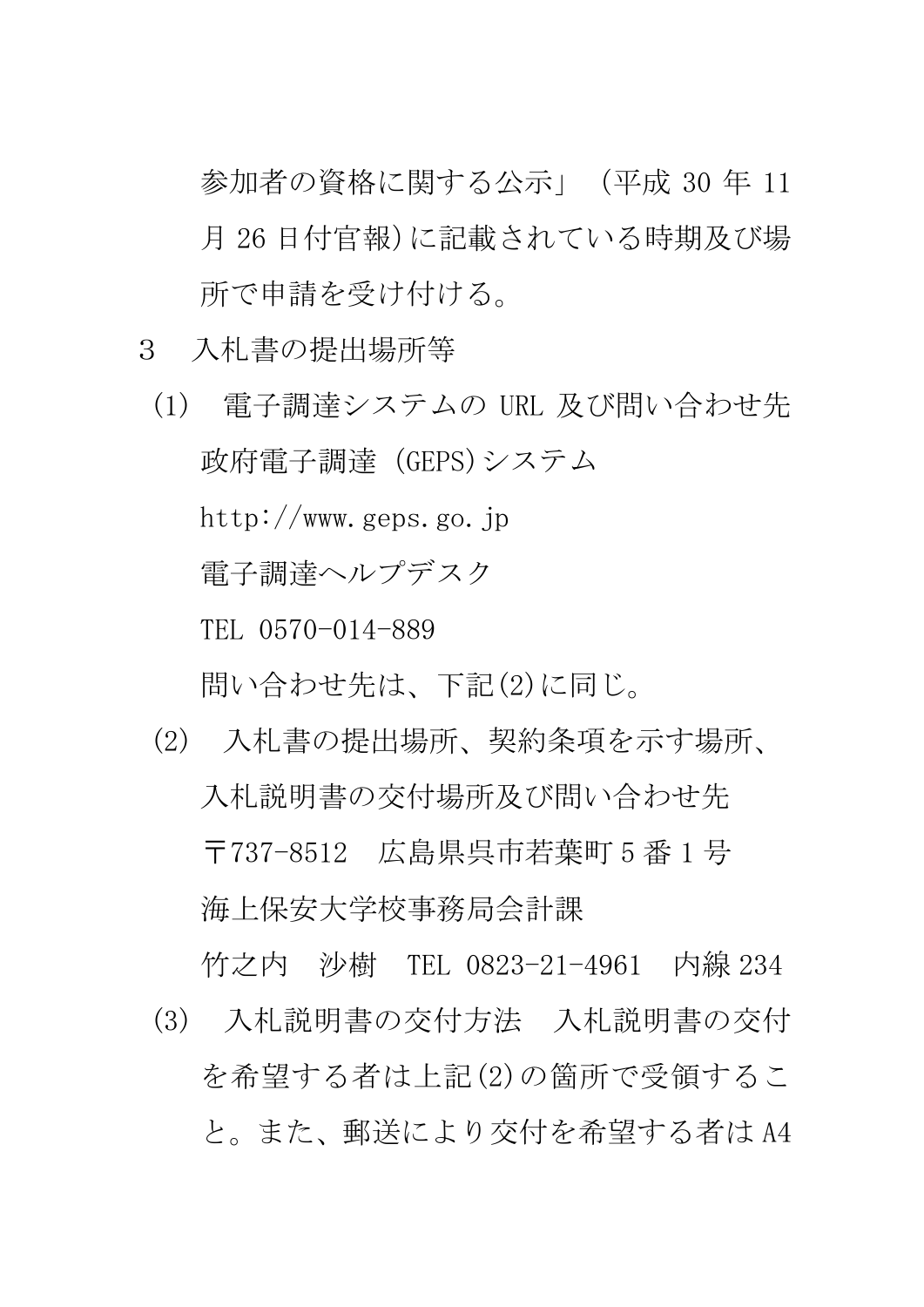判用紙が入る返信用封筒(宛先を明記する。) に重量 250gに見合う郵便料金に相当する郵 便切手又は国際返信切手券を添付して(2)の 係に申し込むこと。

(4) 証明書等の受領期限

令和 4 年 6 月 20 日 17 時 00 分

(5) 入札書の受領期限

令和 4 年 7 月 5 日 17 時 00 分

(6) 開札の日時及び場所

令和 4 年 7 月 6 日 10 時 00 分

海上保安大学校入札室

- 4 その他
	- (1) 契約手続きにおいて使用する言語及び通貨 日本語及び日本国通貨。
	- (2) 入札保証金及び契約保証金 免除。
	- (3) 入札の無効 本公告に示した競争参加資格 のない者のした入札及び入札に関する条件に 違反した入札。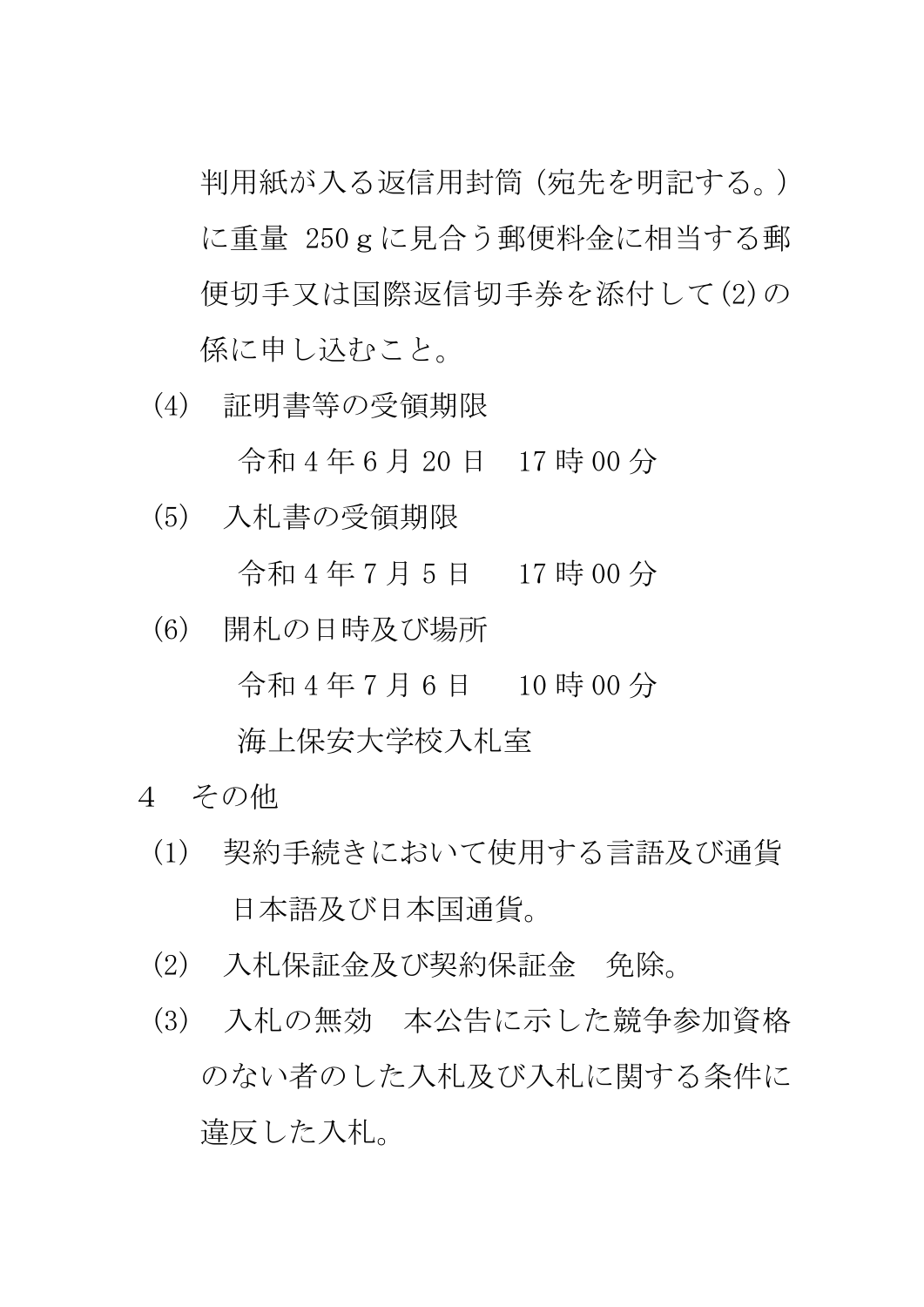- (4) 契約書作成の要否 要。
- (5) 落札者の決定方法 予決令第79条の規定に 基づき作成された予定価格の制限の範囲内で 最低価格を持って有効な入札を行ったものを 落札者とする。
- (6) 手続きにおける交渉の有無 無。
- (7) その他 詳細は入札説明書による。
- 5 Summary
	- (1) Official in charge of disbursement of the procuring entity: EGUCHI Mitsuru, Superintendent, Japan Coast Guard Academy.
	- (2) Classification of the products to be procured: 16
	- (3) Nature and quantity of the products to be purchased

Wastewater treatment equipment 1Unit

(4) Delivery period: 31 March 2023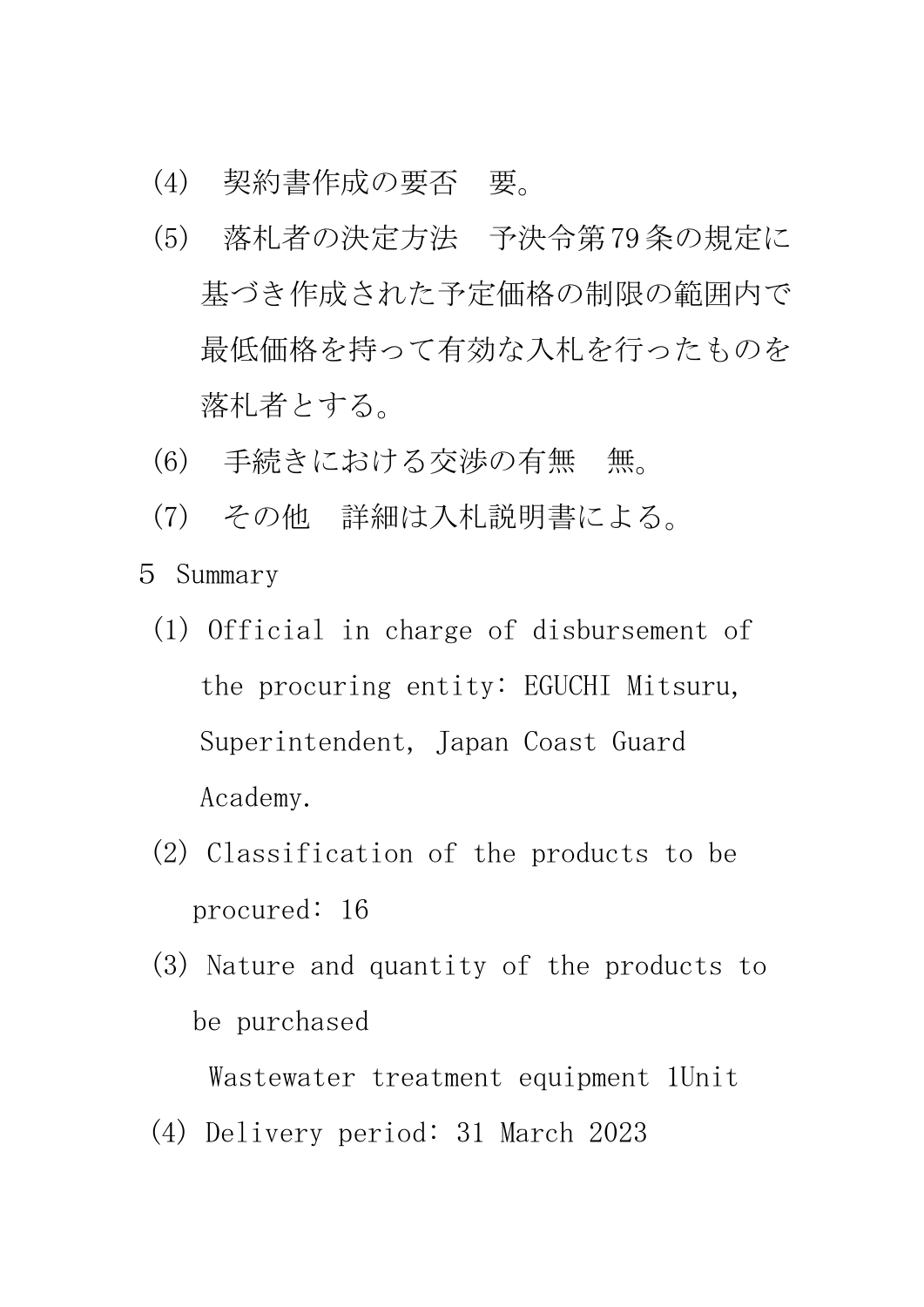- (5) Delivery place: Japan Coast Guard Academy
- (6) Qualifications for participating in the tendering procedures: Suppliers eligible for participating in the proposed tender are those who shall:
	- ① not come under Article 70 of the Cabinet Order concerning the Budget, Auditing and Accounting. Furthermore, minors, Person under Conservatorship or Persons under assistance that obtained the consent necessary for concluding a contract fall under the cases of the special reasons within the said clause:
	- ② not come under Article 71 of the Cabinet Order concerning the Budget, Auditing and Accounting.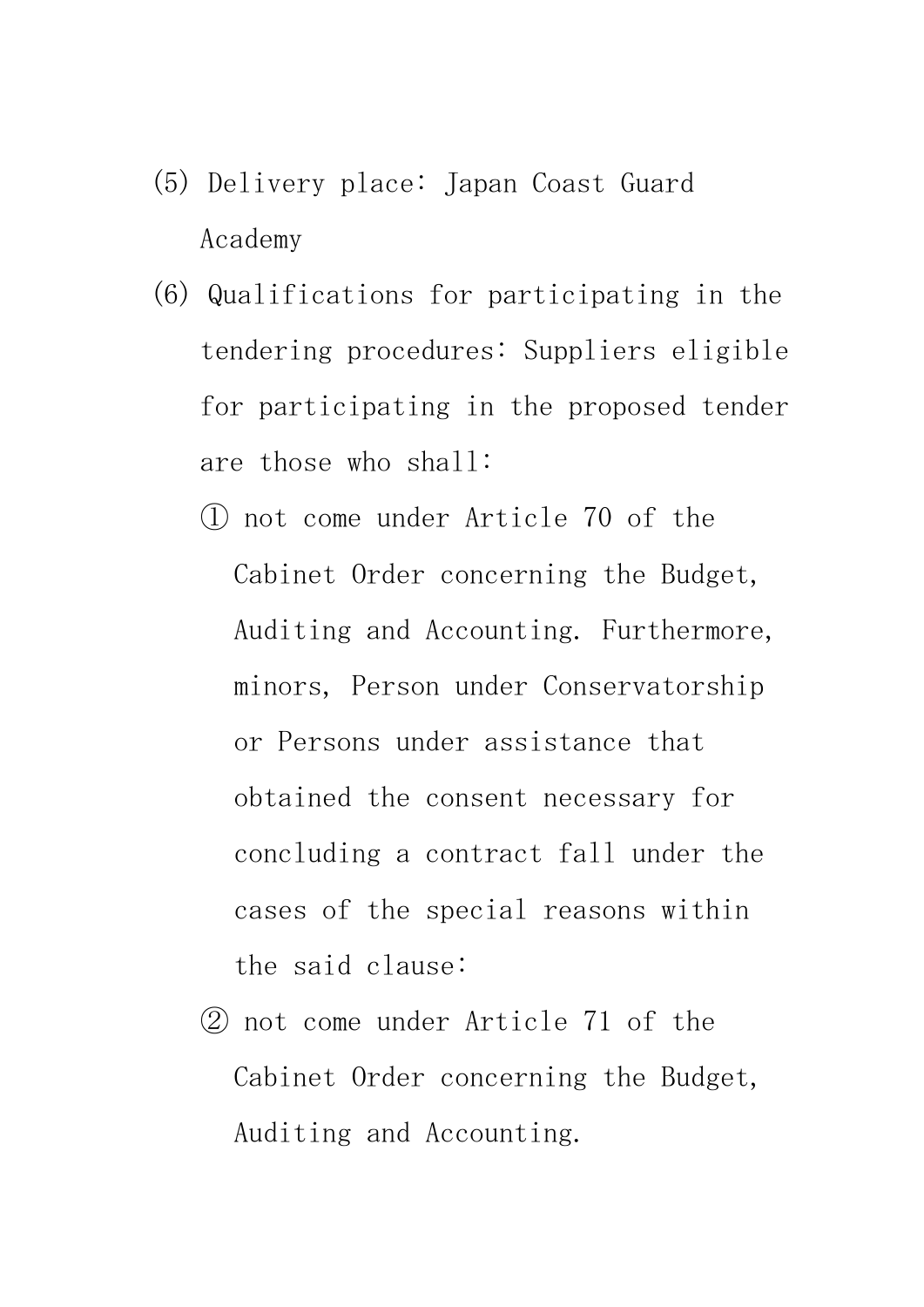- ③ have Grade A , B , C or D level of interest in "Selling" in Chugoku area in terms of the qualification for participating in the tenders by the Ministry of Land, Infrastructure, Transport and Tourism(Single qualification for every ministry and agency) in the fiscal year, 2022・ 2023・2024.
- ④ The person who is not being suspended from transactions by the request of the officials in charge of contract.
- (7) Time-limit for tender: 17:00, 5 July 2022
- (8) Contact point for the notice: TAKENOUCHI Saki, Accounting Division, Administrative Department, Japan Coast Guard Academy, 5-1 Wakaba-cho Kure-shi,